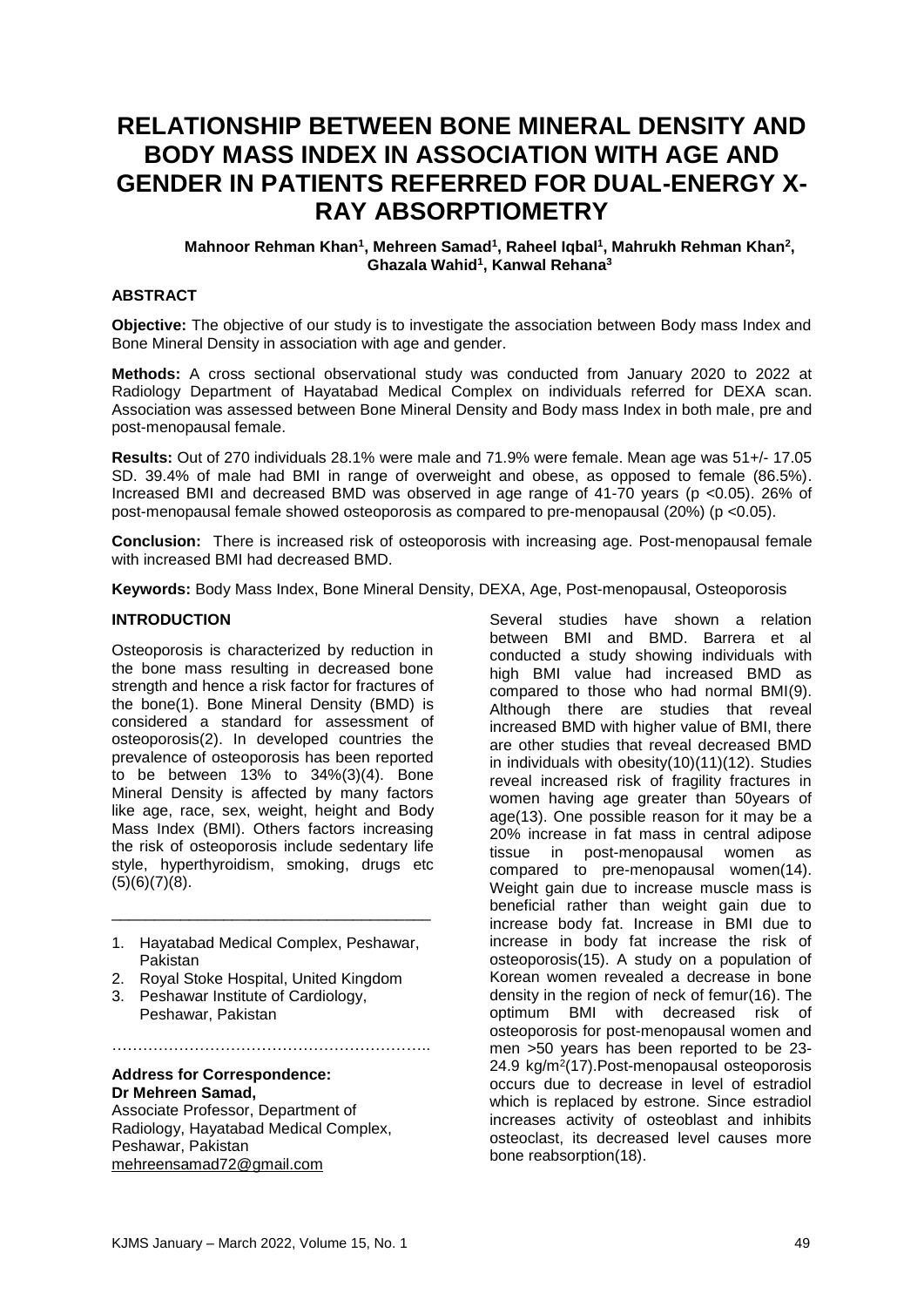Strategies to prevent osteoporosis are recommended due to its growing incidence. For this reason the risk factors for osteoporosis needs to be defined. A balance between Body Mass Index and Bone Mineral Density is important. Studies are not clear how much BMI is essential to attain optimum BMD. Therefore we aim to investigate the association between BMI and BMD in a cross sectional population sample of Peshawar in association and gender.

## **MATERIAL AND METHODS**

A cross sectional observational study was conducted at the Radiology Department of Hayatabad Medical Complex. Data was collected retrospectively from January 2020 to 2022. Ethical committee approval was taken before starting the study. We included those patients that were advised Dual Energy X-Ray Absortiometry (DEXA) scan. Patients with history of malignancy, use of steroids, rheumatoid arthritis, disorders of thyroid, parathyroid, adrenals, liver, kidneys; or those undergoing treatment for osteoporosis were excluded from the study.

DEXA scan was performed on the individuals by the Hologic Discovery A machine. The machine was recalibrated daily by scanning a standardized phantom in order to exclude any changes in scan acquisition. Measurements of DEXA were acquired at the L2 to L4 spine and bilateral neck of femori. According to the guidelines outlined by the World Health organization, the BMI acquired was grouped in to underweight (<18.5), normal (18.5-24.9), over weight (25.0- 29.9), obesity I (30.0-34.9), obesity II (35.0-39.9) and obesity III (above 40)(19). BMD was calculated in g/cm<sup>2</sup> T-score

or Z-score were calculated. T-score is used for men with age more than 50 years and women who are post-menopausal. It is classified according to WHO as: normal (≥-1.0), osteopenia (<-1.0 to >-2.5), osteoporosis (≤- 2.5), severe osteoporosis (≤-2.5 plus fragility fracture). Z- score is calculated for women who are in pre-menopausal age, men with age less than 50 years and children. Value of <- 2.0 means the BMD is below expected range(20). Both male and female were grouped in age ranges. Sample of females were sub grouped into pre- and postmenopausal. Statistical analysis was performed using IBM SPSS statistic 20. The level of significance was considered as p< 0.05.

# **RESULTS**

270 individuals were included in our study. Out of 270 individuals, 76 were male (28.1%) and 194(71.9%) were female. The mean age was 51 years +/- 17.05 SD. Highest number of individuals were in age range of 50-70 years. Out of the 194 females 48 (17.8%) were premenopausal and 146 (54%) were postmenopausal. 33.3% had normal BMI, 25.2% were in the range of overweight, 17.8% had type I obesity, 12.6% had type II obesity and 6.7% with type III obesity. Most of them with BMI above normal were in age range of 41- 70years (figure 1). Low BMD was observed in age range of 51-70 years (Table 1). Out of the 12 underweight individuals, 4 revealed osteoporosis while 4 had severe osteoporosis. 6 were below 20 years while 2 were in age range of 61-70 years. On applying chi square test for cross tabulation between BMI and BMD in different ages, a P <0.05 was observed in age range 61 to 90 years.



**Figure 1: Distribution of BMI with age**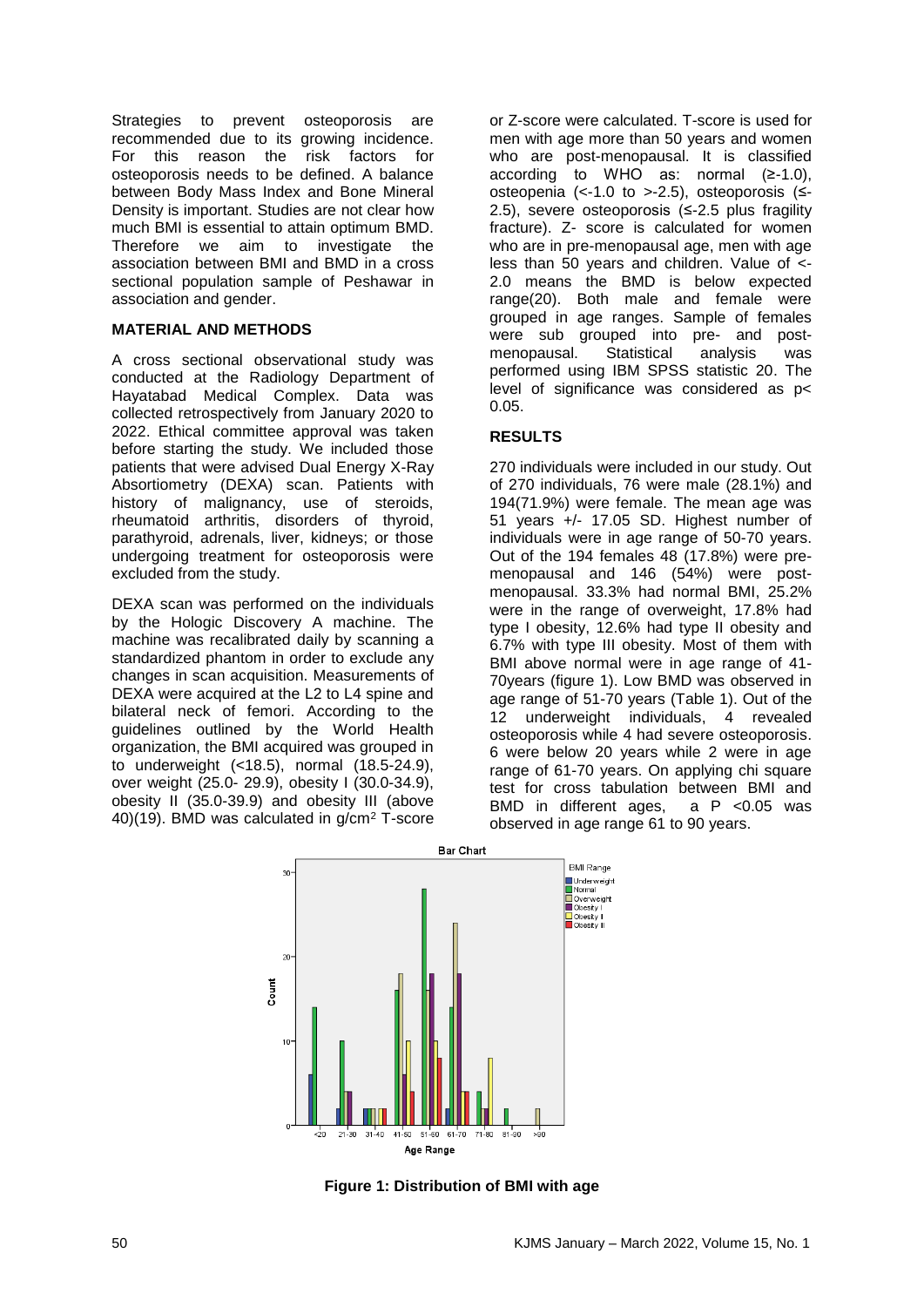|                      |           | <b>BMD Range</b> |                 |                  |                    |     |
|----------------------|-----------|------------------|-----------------|------------------|--------------------|-----|
|                      |           | Normal (T-score  | Osteopenia (T-  | Osteoporosis (T- | Severe             |     |
|                      |           | $>-1.0$          | Score -1.0 to - | Score $<-2.5$ )  | Osteoporosis       |     |
|                      |           |                  | 2.5)            |                  | $(T-Score < -2.5)$ |     |
|                      |           |                  |                 |                  | with fragility     |     |
|                      |           |                  |                 |                  | fracture)          |     |
|                      | $<$ 20    | 10               | 6               | 2                | 2                  | 20  |
| Age Range<br>(years) | $21 - 30$ | 8                | 10              | 2                | 0                  | 20  |
|                      | $31 - 40$ | 4                | 4               | 2                | 0                  | 10  |
|                      | 41-50     | 12               | 36              | 6                | 0                  | 54  |
|                      | 51-60     | 26               | 38              | 12               | 4                  | 80  |
|                      | 61-70     | 12               | 34              | 14               | 6                  | 66  |
|                      | 71-80     | 4                | 8               | 4                | 0                  | 16  |
|                      | 81-90     | 0                | $\mathfrak{p}$  |                  | ი                  | 2   |
|                      | > 90      | 0                | 0               | 2                |                    |     |
| Total                |           | 76               | 138             | 44               | 12                 | 270 |

# **Table 1: Distribution of BMD in different age ranges**

Majority of the males had normal BMI (55.2%) while 77.1% of females had BMI above normal. Majority of males and females had BMD in osteopenic range. Majority of the females who were overweight and obese had BMD in the osteoporotic range. Both males and female who were underweight had increased frequency of osteoporosis (Table 2). A significant percentage of postmenopausal female were overweight and obese with BMD in osteoporotic range (p <0.05) (figure 2). Table 3 shows cross tabulation of BMI and BMD with p value <0.05.

| Gender         |                                       |               |                          |                                                                                        |          |                                                     |                | <b>BMD</b><br>Range           |
|----------------|---------------------------------------|---------------|--------------------------|----------------------------------------------------------------------------------------|----------|-----------------------------------------------------|----------------|-------------------------------|
|                |                                       |               |                          |                                                                                        |          |                                                     |                | Normal<br>(T-score<br>$>-1.0$ |
|                |                                       |               | <b>BMI Range</b>         |                                                                                        |          |                                                     |                | Total P value                 |
| Male           |                                       |               | Normal<br>score $>1.0$ ) | Osteopenia (T-Osteoporosi Severe<br>Score -1.0 to -s (T-ScoreOsteoporosis<br>$(T-2.5)$ | $< -2.5$ | $(T-Score < -2.5$<br>fragility<br>with<br>fracture) |                |                               |
|                |                                       | Underweight 0 |                          | 2                                                                                      | 2        | O                                                   | 4              | 0.07                          |
| Male<br>Female | BMI<br>Range<br>Total<br>BMI<br>Range | Normal        | 12                       | 18                                                                                     | 10       | 2                                                   | 42             |                               |
|                |                                       | Overweight    | 4                        | 10                                                                                     | 0        |                                                     | 14             |                               |
|                |                                       | Obesity I     | 4                        | S.                                                                                     | 0        |                                                     | $\overline{6}$ |                               |
|                |                                       | Obesity II    | 0                        | $\overline{6}$                                                                         | 0        | O                                                   | $\overline{6}$ |                               |
|                |                                       | Obesity III   | 0                        | $\overline{c}$                                                                         | っ        | O                                                   | 4              |                               |
|                | Total                                 |               | 20                       | 40                                                                                     | 14       | っ                                                   | 76             |                               |

## **Table 2: BMI Range \* BMD Range \* Gender Cross tabulation**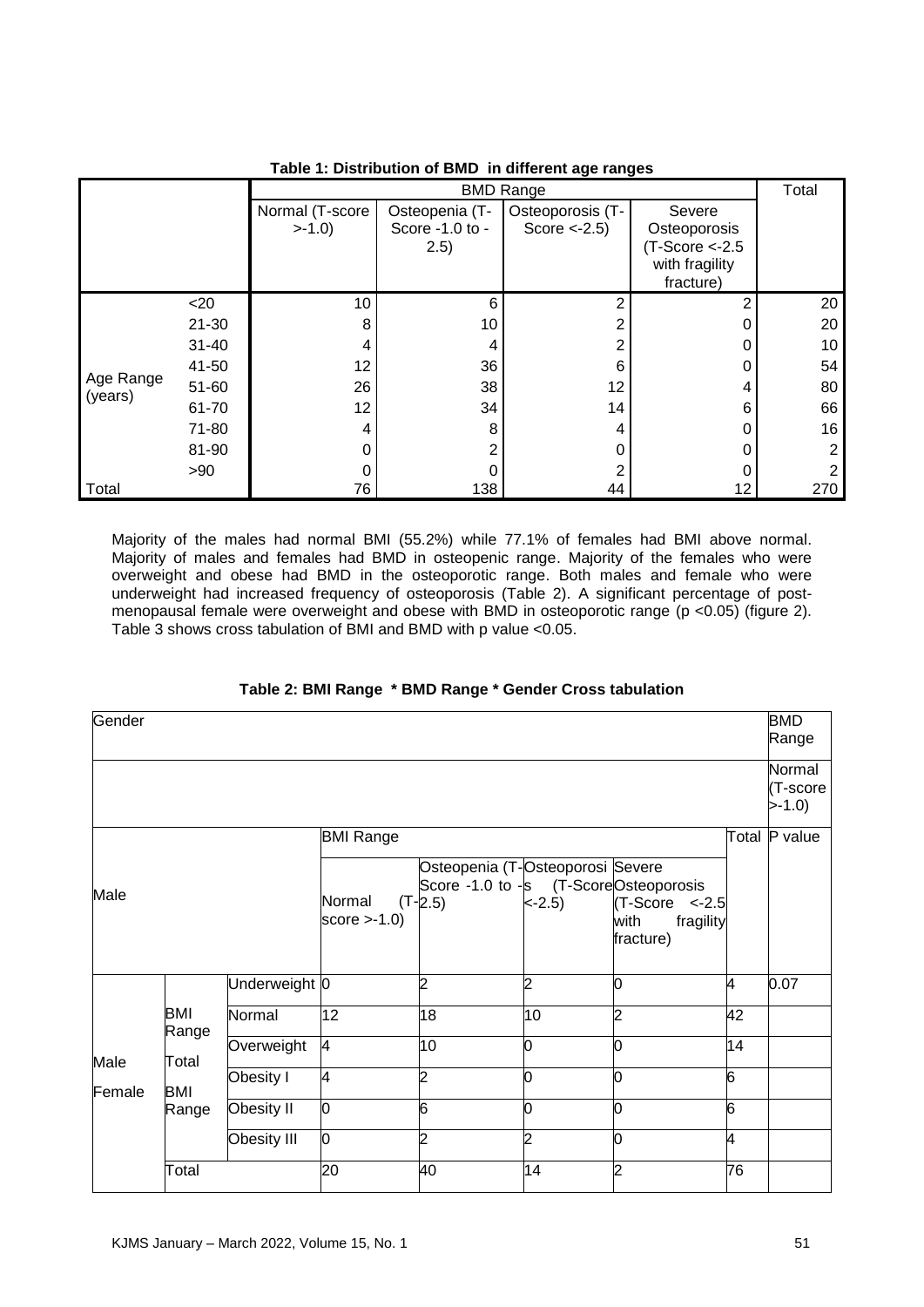| Female |              | Underweight 0 |    |    |    | 8  |       |
|--------|--------------|---------------|----|----|----|----|-------|
|        |              | Normal        | 14 | 28 | 6  | 48 |       |
|        | BMI<br>Range | Overweight    | 12 | 24 | 14 | 54 |       |
|        | Total        | Obesity I     | 4  | 24 | 12 | 42 | 0.000 |
|        |              | Obesity II    | 12 | 12 |    | 28 |       |
|        |              |               |    |    |    |    |       |
|        |              |               |    |    |    |    |       |



**Figure 2: Distribution of BMD and BMD in relation to post-menopausal status**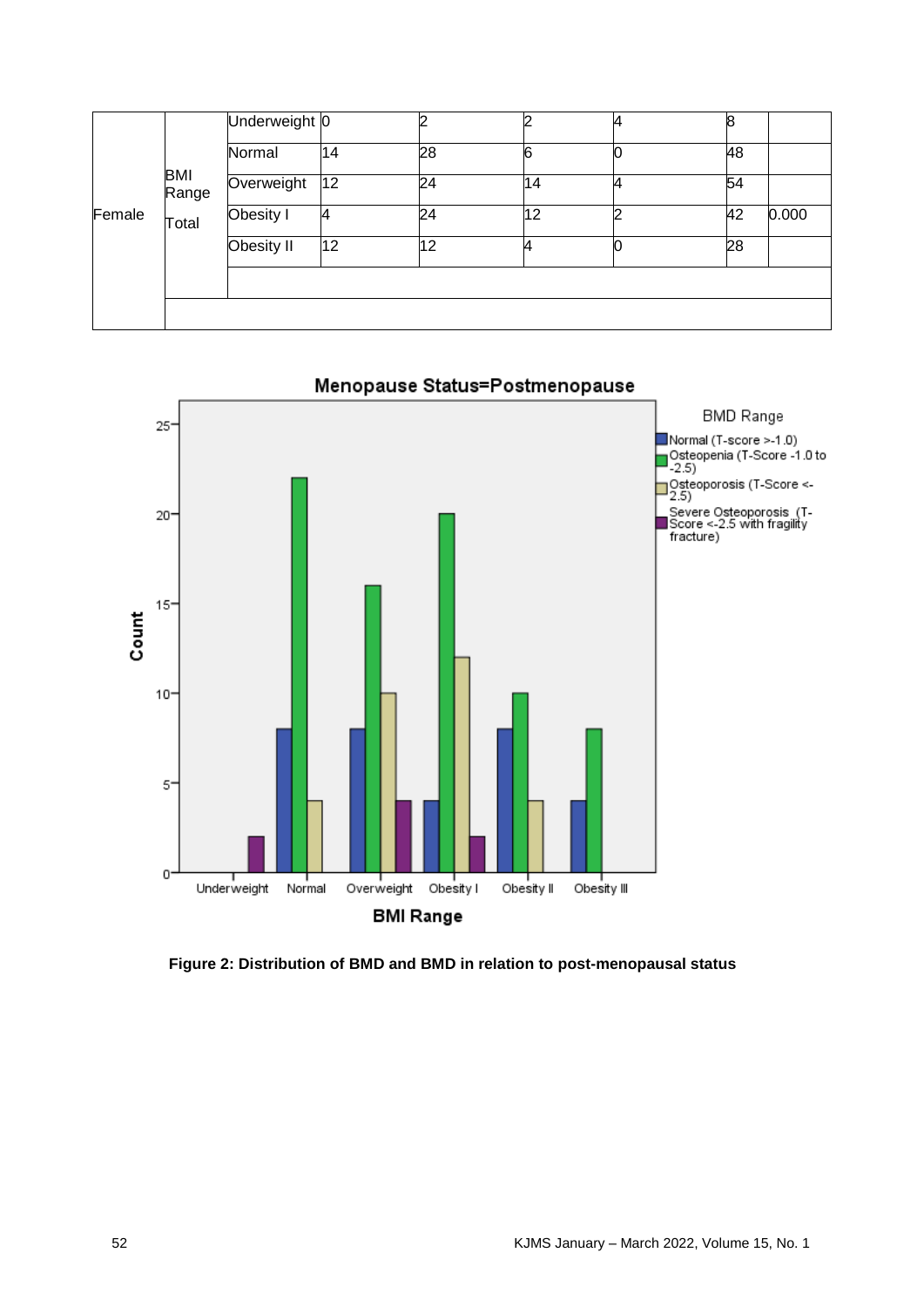|                  |             | ັ                            |                                             | <b>BMD Range</b>                       |                                                                                |                 |      |
|------------------|-------------|------------------------------|---------------------------------------------|----------------------------------------|--------------------------------------------------------------------------------|-----------------|------|
|                  |             |                              | Total                                       | P value                                |                                                                                |                 |      |
|                  |             | Normal (T-<br>score $>1.0$ ) | Osteopenia<br>(T-Score -1.0)<br>to $-2.5$ ) | Osteoporosis<br>$(T-Score < -$<br>2.5) | Severe<br>Osteoporosis<br>$(T-Score < -$<br>2.5 with<br>fragility<br>fracture) |                 |      |
| <b>BMI Range</b> | Underweight | 0                            | 4                                           | 4                                      | 4                                                                              | 12 <sub>2</sub> |      |
|                  | Normal      | 26                           | 46                                          | 16                                     | $\overline{2}$                                                                 | 90              | 0.01 |
|                  | Overweight  | 16                           | 34                                          | 14                                     | 4                                                                              | 68              |      |
|                  | Obesity I   | 8                            | 26                                          | 12                                     | $\overline{2}$                                                                 | 48              |      |
|                  | Obesity II  | 12                           | 18                                          | 4                                      | 0                                                                              | 34              |      |
|                  | Obesity III | 6                            | 10                                          | 2                                      | 0                                                                              | 18              |      |
| Total            |             | 68                           | 138                                         | 52                                     | 12 <sub>2</sub>                                                                | 270             |      |

**Table 3: BMI Range \* BMD Range Crosstabulation**

# **DISCUSSION**

Our study results showed that individuals with underweight and obese BMI had higher frequency of low BMD. Increasing age and post-menopausal status in female also increased the risk of low BMD. 66.6% of individuals who were underweight revealed osteoporosis. However we also observed a significant percentage of individuals with BMI above normal presenting with osteopenia and osteoporosis. In a study by Ma et al(2) and Hariri et al(21) a positive association was revealed between Body Mass Index and Bone Mineral Density. With increase in BMI the BMD increased when BMI was less than 26kg/m<sup>2</sup>(2). Kheirella et al in their study showed that increasing BMI decreased incidence of osteporosis(22). The possible reason for this may be that increased weight caused remodeling of the bones in order to compensate for the increased weight(23). There are some studies which shows the negative relation between BMI and BMD due to effect of fat mass on BMD. The proposed explanation described for it are the increased levels of pro inflammatory cytokines which cause stimulation of bone reabsorption, higher levels of parathyroid hormone and lower levels of adiponectins(24)(25)(26)(27). Wang et al in their study revealed that adolescent male that were overweight/obese had increased risk of decreased BMD(28).

In our study 55% of males had normal BMI followed by 18.4% of males who were overweight. 59.7% of female individuals on the other hand had BMI in range of overweight and obese (p<0.05). These findings were

similar to study by U Akhlaque et al(29), Nazli et al(30) and Khan et al(31). In our study no statistically significant difference was observed in BMI and BMD in males while in female it was significant with p<0.05. Salamat et al(32) and Saadati et al(33) in their study showed no disparity in BMD and BMI on the basis of gender. Kheiralla et al(22) in theirs study revealed that females with increasing age especially post-menopausal showed decreased bone density. This is similar to our study findings which reveals increased BMI and reduced BMD in post-menopausal women. Kim et al(34) in their study on postmenopausal women showed that obese and underweight women had increased risk of osteoporotic bone fractures. Another study showed that longer the period of menopause the greater the tendency for lower BMD(35).

Our study also showed that increasing age is another risk for decreased BMD (P<0.05). this is similar to findings by Kheiralla at al  $(22)$ , U Akhlaque at al (29) and Saadati et al (33). Growth of bone decreases after 45years and there is increased bone reabsorption(22).

Our study is an attempt to assess the various risk factors contributing to osteoporosis which is a very important public health problem. We not only assessed the relation of BMI and BMD but also assessed the effect of age, gender and menopause on BMD and BMI. The findings of our study can be applied to Pakistani population and can help in ways to reduce obesity and osteoporosis. The main limitation in our study is the limited population sample and that it was retrospective study. We observed in our study that a significant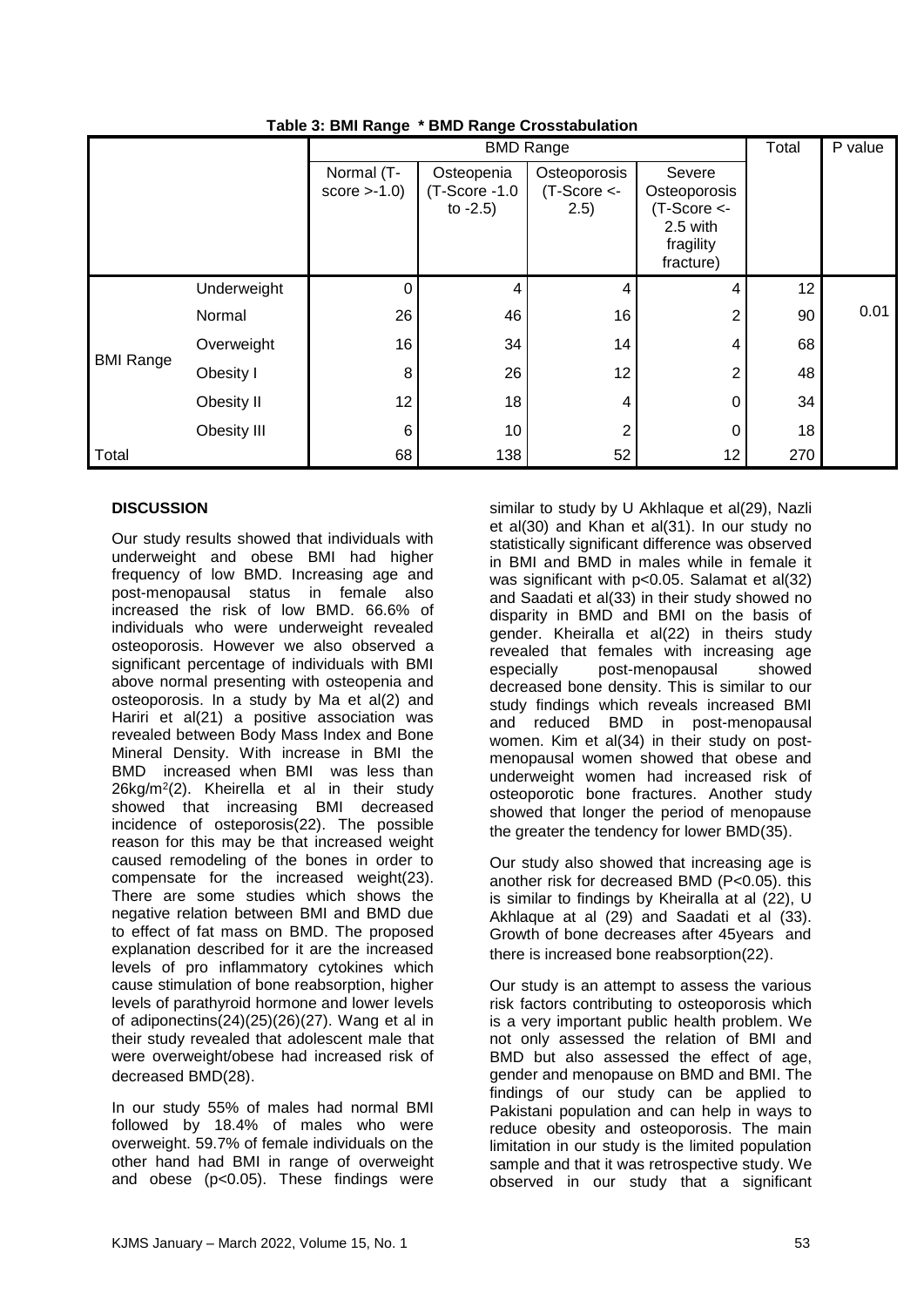proportion of our population sample was osteopenic irrespective of age and gender. This needs to be further investigated. Also further studies need to be carried out on a larger population and to evaluate the effect of other factors on BMD.

## **CONCLUSIONS**

There is association between BMI and BMD.There is higher frequency of increased BMI in females as compared to men. There is increased frequency of decreased BMD in post-menopausal women and at age greater than 50 years. Both male and female had decreased BMD if they were underweight.

#### **DECLARATIONS**

#### **Authors contributions:**

MRK designed and collected the data with drafting of the manuscript, MS designed and reviewed the manuscript, MRK analyzed the data with drafting of the manuscript, RI collected the data, GW collected the data, KR analyzed the data.

## **REFERENCES**

- 1. Sozen T, Ozisik L, Calik Basaran N. An overview and management of osteoporosis. Eur J Rheumatol [Internet]. 2017 Mar 1 [cited 2022 Apr 20];4(1):46–56. Available from: https://pubmed.ncbi.nlm.nih.gov/28293 453/
- 2. Ma M, Feng Z, Liu X, Jia G, Geng B, Xia Y. The Saturation Effect of Body Mass Index on Bone Mineral Density for People Over 50 Years Old: A Cross-Sectional Study of the US Population. Front Nutr [Internet]. 2021 Oct 15 [cited 2022 Apr 201:8. Available from: https://pubmed.ncbi.nlm.nih.gov/34722 617/
- 3. Park SB, Kim J, Jeong JH, Lee JK, Chin DK, Chung CK, et al. Prevalence and incidence of osteoporosis and osteoporotic vertebral fracture in Korea. Spine (Phila Pa 1976) [Internet]. 2016 Feb 1 [cited 2022 Apr 20];41(4):328– 36. Available from: https://snucm.elsevierpure.com/en/publ ications/prevalence-and-incidence-ofosteoporosis-and-osteoporotic-vertebr
- 4. Alacreu E, Moratal D AE. Opportunistic screening for osteoporosis by routine CT in Southern Europe. Osteoporos

Int. 2017;28:983–90.

- 5. Naghibzadeh M, Shokrani-Baigi A, Saadati N, Fathi M. Design and implementation of a fuzzy relational database management system applied to osteoporosis patients. Multimedia, Image Process Soft Comput Trends, Princ Appl - Proc 5th Biannu World Autom Congr WAC 2002, ISSCI 2002 IFMIP 2002. 2002;13:423–8.
- 6. Bijelic R, Milicevic S, Balaban J. Risk Factors for Osteoporosis in Postmenopausal Women. Med Arch (Sarajevo, Bosnia Herzegovina) [Internet]. 2017 Feb 1 [cited 2022 Apr 20];71(1):25–8. Available from: https://eurekamag.com/research/060/2 10/060210851.php
- 7. Thulkar J, Singh S, Sharma S, Thulkar T. Preventable risk factors for osteoporosis in postmenopausal women: Systematic review and metaanalysis. J Midlife Health [Internet]. 2016 Jul 1 [cited 2022 Apr 20];7(3):108–13. Available from: https://pubmed.ncbi.nlm.nih.gov/27721 637/
- 8. Hendrickx G, Boudin E, Van Hul W. A look behind the scenes: the risk and pathogenesis of primary osteoporosis. Nat Rev Rheumatol [Internet]. 2015 Aug 1 [cited 2022 Apr 20];11(8):462– 74. Available from: https://pubmed.ncbi.nlm.nih.gov/25900 210/
- 9. Barrera G, Bunout D, Gattás V, De La Maza MP, Leiva L, Hirsch S. A high body mass index protects against femoral neck osteoporosis in healthy elderly subjects. Nutrition [Internet]. 2004 Sep [cited 2022 Apr 20];20(9):769–71. Available from: https://pubmed.ncbi.nlm.nih.gov/15325 685/
- 10. Wu SF, Du XJ. Body Mass Index May Positively Correlate with Bone Mineral Density of Lumbar Vertebra and Femoral Neck in Postmenopausal Females. Med Sci Monit [Internet]. 2016 Jan 14 [cited 2022 Apr 20];22:145–51. Available from: https://pubmed.ncbi.nlm.nih.gov/26766 815/
- 11. Zhu K, Hunter M, James A, Lim EM, Walsh JP. Associations between body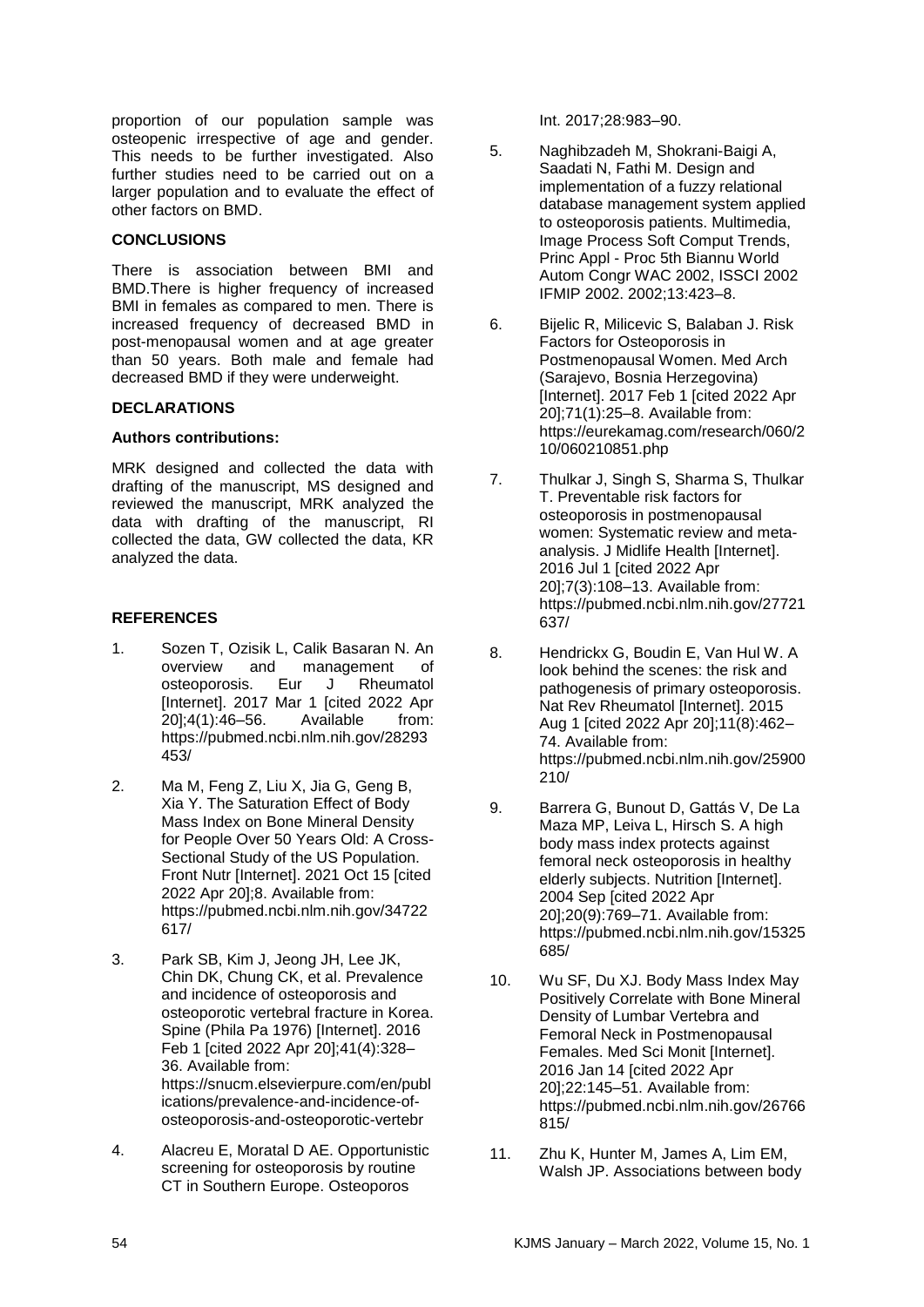mass index, lean and fat body mass and bone mineral density in middleaged Australians: The Busselton Healthy Ageing Study. Bone [Internet]. 2015 May 1 [cited 2022 Apr 20];74:146–52. Available from: https://pubmed.ncbi.nlm.nih.gov/25652 209/

- 12. Lloyd JT, Alley DE, Hochberg MC, Waldstein SR, Harris TB, Kritchevsky SB, et al. Changes in bone mineral density over time by body mass index in the health ABC study. Osteoporos Int [Internet]. 2016 Jun 1 [cited 2022 Apr 20];27(6):2109–16. Available from: https://pubmed.ncbi.nlm.nih.gov/26856 584/
- 13. Park C, Ha YC, Jang S, Jang S, Yoon HK, Lee YK. The incidence and residual lifetime risk of osteoporosisrelated fractures in Korea. J Bone Miner Metab [Internet]. 2011 Nov [cited 2022 Apr 20];29(6):744–51. Available from: https://pubmed.ncbi.nlm.nih.gov/21644 058/
- 14. Ley CJ, Lees B, Stevenson JC. Sexand menopause-associated changes in body-fat distribution. Am J Clin Nutr [Internet]. 1992 [cited 2022 Apr 20];55(5):950–4. Available from: https://pubmed.ncbi.nlm.nih.gov/15708  $02/$
- 15. Tomlinson DJ, Erskine RM, Morse CI, Onambélé GL. Body Fat Percentage, Body Mass Index, Fat Mass Index and the Ageing Bone: Their Singular and Combined Roles Linked to Physical Activity and Diet. Nutrients [Internet]. 2019 Jan 1 [cited 2022 Apr 20];11(1). Available from: https://pubmed.ncbi.nlm.nih.gov/30669 348/
- 16. Kim J, Kwon H, Heo BK, Joh HK, Lee CM, Hwang SS, et al. The Association between Fat Mass, Lean Mass and Bone Mineral Density in Premenopausal Women in Korea: A Cross-Sectional Study. Korean J Fam Med [Internet]. 2018 [cited 2022 Apr 20];39(2):74–84. Available from: https://pubmed.ncbi.nlm.nih.gov/29629 038/
- 17. Lee JH, Kim JH, Hong AR, Kim SW, Shin CS. Optimal body mass index for minimizing the risk for osteoporosis and

type 2 diabetes. Korean J Intern Med [Internet]. 2020 [cited 2022 Apr 20];35(6):1432–42. Available from: https://pubmed.ncbi.nlm.nih.gov/31564 086/

- 18. Zhao LJ, Liu YJ, Liu PY, Hamilton J, Recker RR, Deng HW. Relationship of obesity with osteoporosis. J Clin Endocrinol Metab [Internet]. 2007 [cited 2022 Apr 20];92(5):1640–6. Available from: https://pubmed.ncbi.nlm.nih.gov/17299 077/
- 19. WHO/Europe | Nutrition Body mass index - BMI [Internet]. [cited 2022 Apr 21]. Available from: https://www.euro.who.int/en/healthtopics/disease-prevention/nutrition/ahealthy-lifestyle/body-mass-index-bmi
- 20. Choplin RH, Lenchik L, Wuertzer S. A Practical Approach to Interpretation of Dual-Energy X-ray Absorptiometry (DXA) for Assessment of Bone Density. Curr Radiol Rep. 2014 Jun 14;2(6).
- 21. Hariri AF, Almatrafi MN, Zamka AB, Babaker AS, Fallatah TM, Althouwaibi OH, et al. Relationship between Body Mass Index and T-Scores of Bone Mineral Density in the Hip and Spine Regions among Older Adults with Diabetes: A Retrospective Review. J Obes [Internet]. 2019 [cited 2022 Apr 22];2019. Available from: https://pubmed.ncbi.nlm.nih.gov/31179 127/
- 22. M Kheiralla OA, Goja AM, Bakheet AO, Al-Ghamdi A, Sadath SM, Scientific Jo P-R. Issue (1) 2020 5 5)1(. ددـــعـــاا J North Basic Appl Sci [Internet]. 2020;5(5):2020. Available from: http://jnbas.nbu.edu.sahttp//jnbas.nbu.e du.sa
- 23. Kang D, Liu Z, Wang Y, Zhang H, Feng X, Cao W, et al. Relationship of body composition with bone mineral density in northern Chinese men by body mass index levels. J Endocrinol Investig 2014 374 [Internet]. 2014 Jan 30 [cited 2022 Apr 24];37(4):359–67. Available from: https://link.springer.com/article/10.1007 /s40618-013-0037-6
- 24. Lloyd JT, Alley DE, Hawkes WG, Hochberg MC, Waldstein SR, Orwig DL. Body mass index is positively associated with bone mineral density in